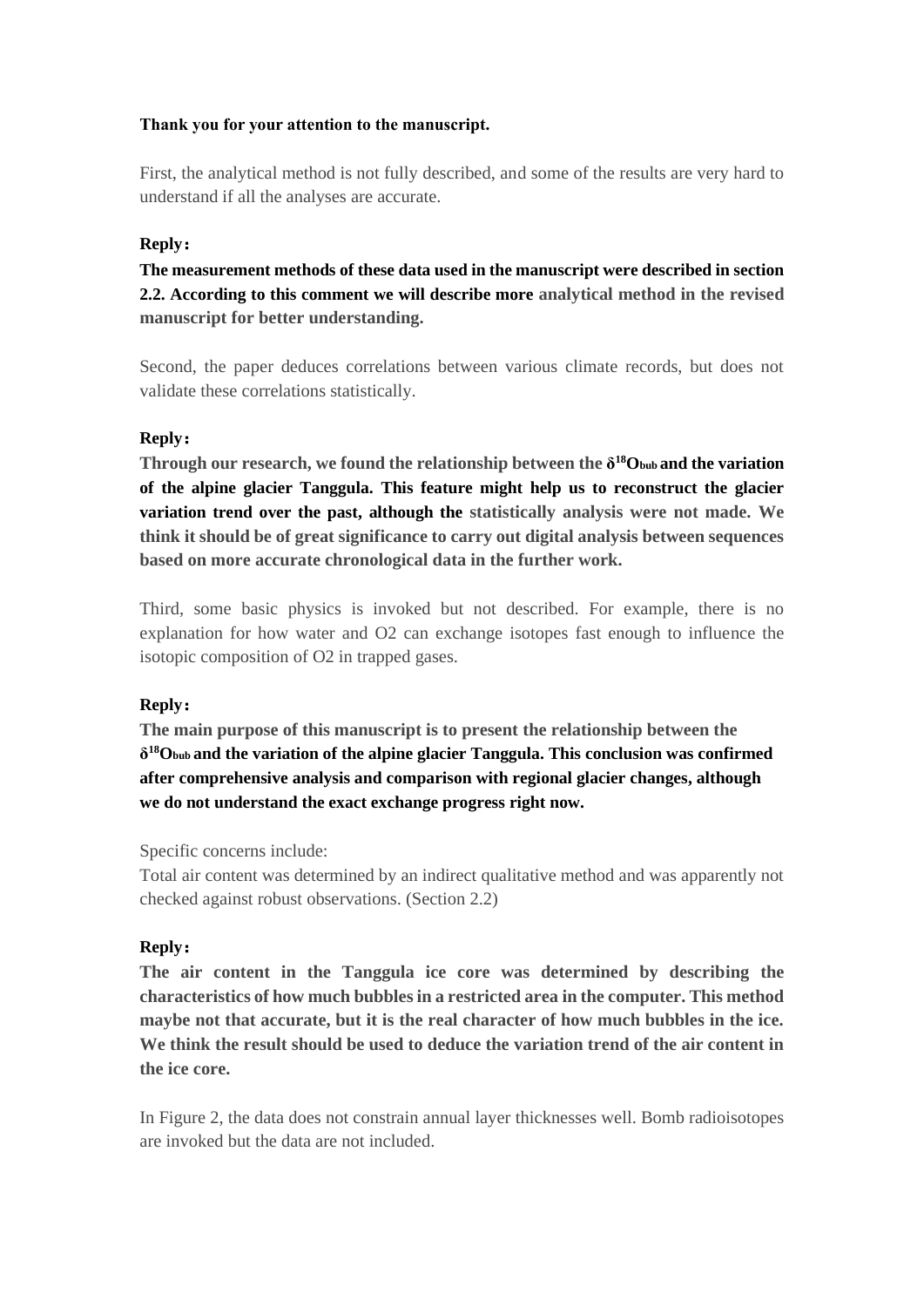# **Reply:**

**The radionuclide β activation in the ice core was detected using a low-concentration α-β activation counting instrument at the SKLCS for absolute age control of the ice. It shows the maximum at the 9.6m of the ice core. So we put it in Fig.2. The detail message will be added in the revised manuscript.**

The analytical method for measuring and standardizing d18O of O2 was not fully described.

# **Reply:**

**More information about the measuring and standardizing d<sup>18</sup>O of O2 will be added in the revised manuscript.**

Figure 3: The relation between TSI and air content is not validated by a simple x-y plot showing the relationship between the 2 properties, or other approaches. The high value for air content comes around 1640, but there is no TSI maximum at this time.

# **Reply:**

**The comparison between the TSI and air content was used for age control of the agedepth relationship calculated by the Bolzan flow model. As the air content was not the exact value. There could be some deviations between these two variables. But the overall trends and characteristics should be consistent.**

Table 1: the authors do not explain how they measured d15N, which is needed to calculate d18Oatm. I could not find information about the reference gas.

## **Reply:**

**The δ<sup>15</sup>N wan not measured in this study. The reference gas was the compressed ambient air which was mentioned in the section 2.2.**

Figure 4: there is no statistical documentation for a relationship between climate and d18Obub. Also in Fig. 4: d18Obub reaches +2 per mil, which would require a firn column thickness of about 200 meters thick at certain times. This seems unlikely to say the least.

# **Reply:**

**Yes, the δ <sup>18</sup>Obub was relatively high compared to the that in the atmosphere. As the δ15N wan not measured in this study, we could not calculated how deep is the firn layer.**

Fig. 5. There is no statistical evidence showing coherency between Tangguula and other records.

## **Reply:**

**This figure showed that the variation of the glacier in the central Tibetan Plateau was not quite the same with those in the other region. But it indicated a close relationship of the late Holocene glacier variations in the central TP to the variations of the NAO.**